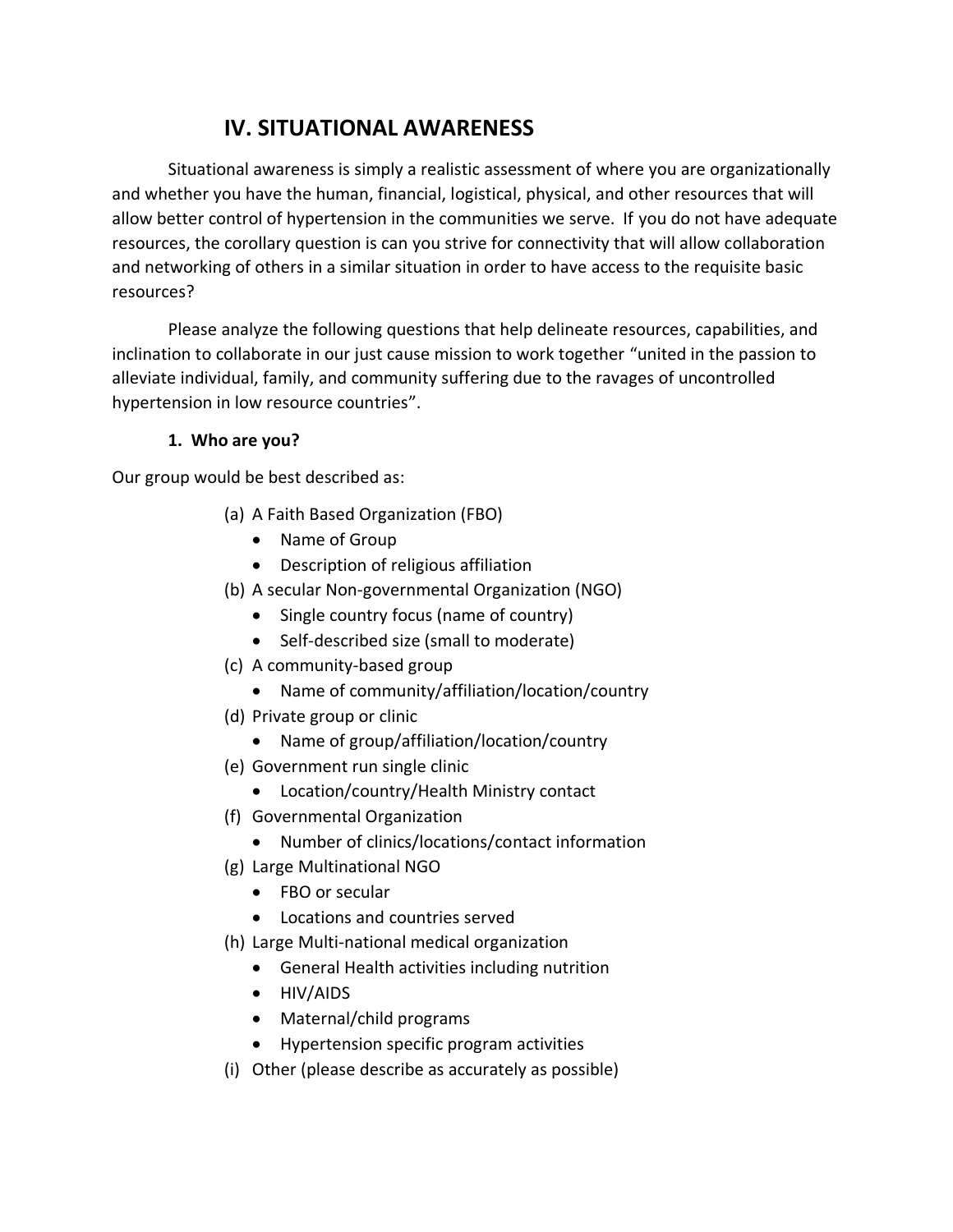#### **2. What do you do, and where do you live in the hypertension care continuum?**

A (presumed accurate) BP measurement during BP screening activities suggests possible hypertension. Which of the choices below best describes your situation and best possible response, (Y/N answers to each query):

- (a) As an intermittent medical mission activity, unable to offer longitudinal care and no clear follow-up referral mechanism
- (b) Comfortable with BP screening, ability to make accurate diagnosis of hypertension, and institution of vetted public education on hypertension, salt and CV risk factors. This would be considered PRE-PRIMARY CARE supportive care including a referral mechanism in place
	- Intermittent mobile location
	- Persistent physical location
- (c) Able to offer comprehensive PRIMARY CARE level services, defined as individual high-risk counseling and medical therapy
	- Local community level mobile clinic
	- Local community level permanent structure clinic
	- Regional level Clinic within network
- (d) Able to offer SECONDARY AND TERTIARY level full spectrum of specialty care including treatment of secondary and resistant hypertension
	- Directly
	- Via organized referral network

#### **3. Who do you hang out with?**

When it comes to collaboration and connectivity: (Y/N answers to each query)

- (a) Do you collaborate with other similar sized FBO and NGO organizations doing medical mission work in your region of interest and influence?
	- If yes, please describe.
	- If no, would you like to participate as part of an interactive hypertension matrix with a vision of interconnectivity and mutual support?
- (b) Do you collaborate with larger organizations focused on hypertension control in your region of interest and influence?
	- If yes, please describe. FBO: local, regional, or multi-national NGO: local, regional, or multi-national Governmental Large International Health Organization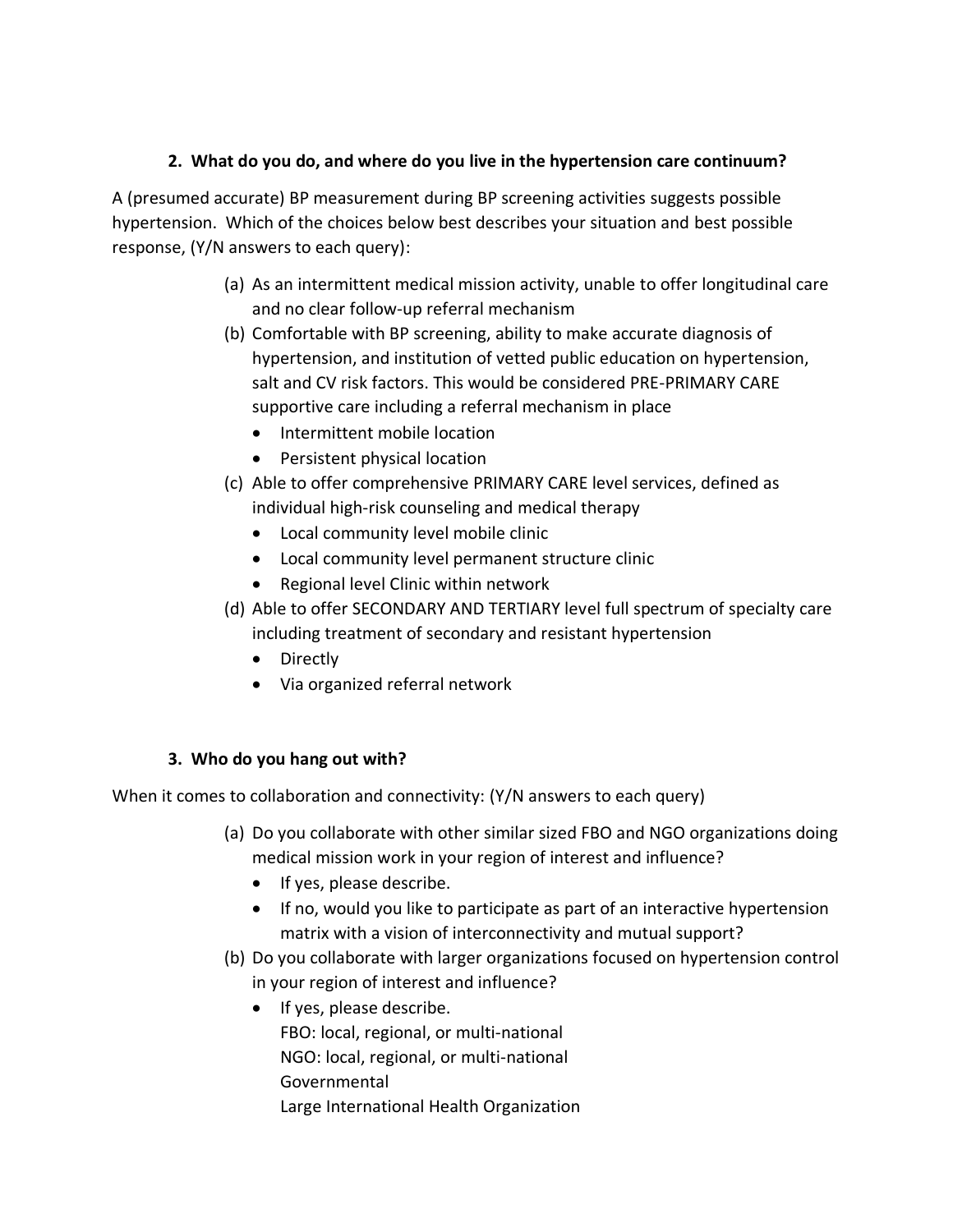- If no, would you like to participate as part of an interactive hypertension matrix with a vision of interconnectivity and mutual support?
- (c) Is the UN Ambassador in your country of focus aware of your medical/hypertension activities?
	- If yes, please describe level of support, if any: connectivity, communication, co-ordination, and collaboration
	- If no, please describe the importance, if any, of gaining greater support
- (d) Is the Minister of Health in your country of focus (or equivalent central authority) aware of your medical/hypertension activities?
	- If yes, please describe level of support, if any: connectivity, communication, co-ordination, and collaboration
	- If no, please describe the importance, if any, of gaining greater support

## **4. How big are you?**

What is the size of the population in the primary region you serve?

- $(a) < 10,000$
- (b) 10-25,000
- (c) 25-50,000
- $(d)$  >50,000
- (e) >100,000
- (f) >500,000
- $(g) > 1,000,000$

## **5. What do you have, what can you do?**

What level and number of resources do we have available to us?

- (a) Community health workers. (Y/N, #)
- (b) Trained physician assistants (or equivalent). (Y/N,#)
- (c) Agent Sante (or equivalent) public health workers. (Y/N,#)
- (d) Nurses. (Y/N,#)
- (e) Trained nurse practitioner. (Y/N,#)
- (f) Physicians. (Y/N,#)
- (g) Mobile Clinic
	- Annual, bi-annual, quarterly, monthly, weekly
- (h) Standard Clinic facility with diagnostic equipment:
	- Lab, please specify: (Y/N) CBC,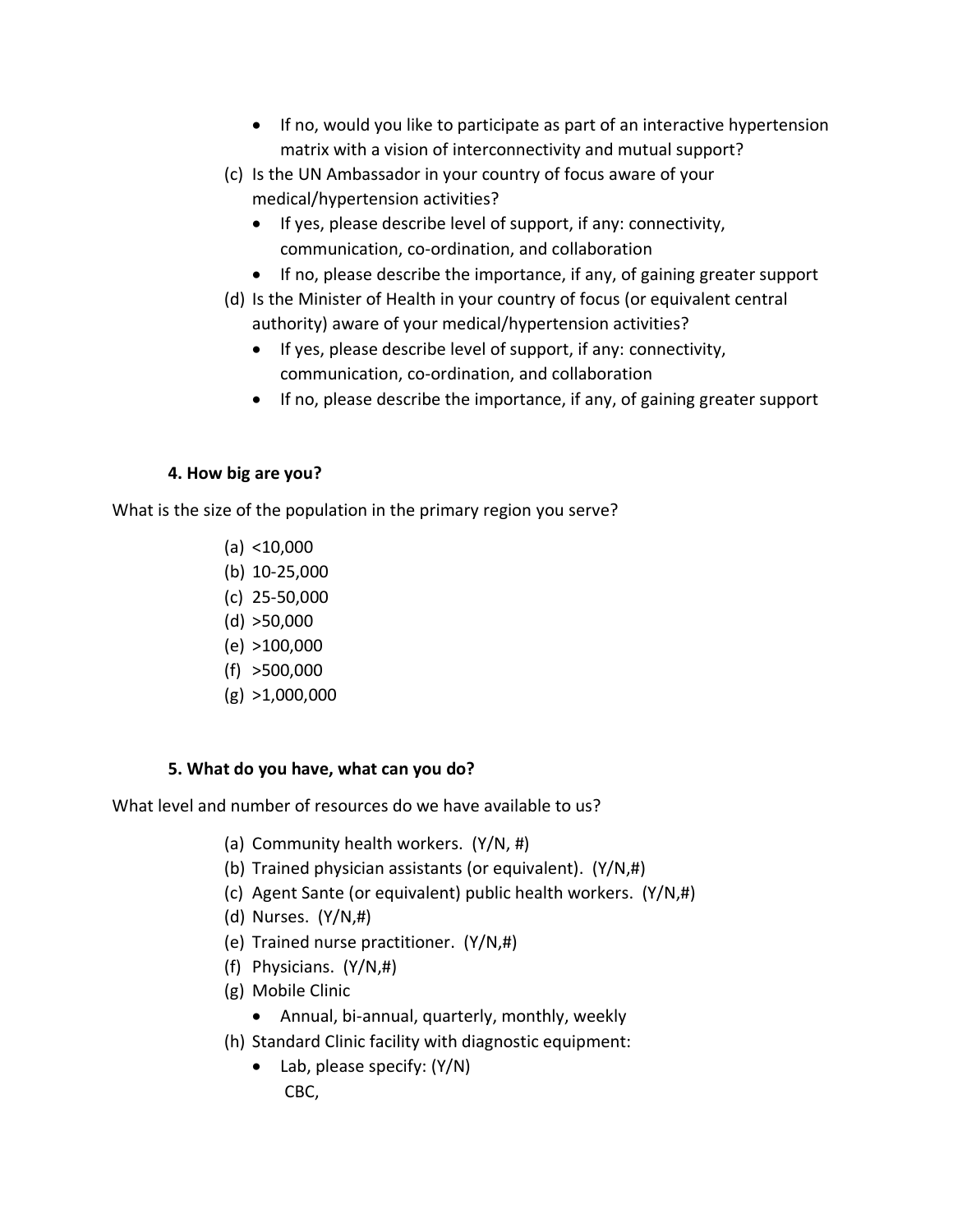BMP (electrolytes BUN & creatinine) Urinalysis Urine Microalbumin Calcium and phosphorus Lipid profile Liver function tests Thyroid function tests

- $X$ -ray  $(Y/N)$ Chest X-ray Advanced imaging with CT
- Ultrasound (Y/N) Renal Ob Gyn
- $\bullet$  EKG (Y/N)
- Fundoscopic eye exam
- (i) Specifically related to medication, and development of a hypertension drug formulary
	- Is there a standard hypertension formulary of WHL EML generic drugs defined by hypertension disease management protocol? (Y/N)
	- Do you have information concerning accessibility and costs of medication? (Y/N)
	- Diuretics? HCTZ, loop diuretic (furosemide), spironolactone, please specify. Is there an option for chlorthalidone?
	- Calcium Channel blockers? Dihydropyridine such as amlodipine, nifedipine. Please specify Non-dihydropyridine such as verapamil, diltiazem. Please specify
	- ACE Inhibitors (ACEI) such as lisinopril, enalapril, captopril? Please specify
	- Angiotensin Receptor Antagonists (ARB) such as losartan? Please specify
	- Isosorbide Dinitrate or other NTG related compounds. Please specify
	- Hydralazine? Please specify
	- Selective or non-selective Beta blockers, such as bisoprolol, carvedilol, metoprolol or atenolol. Please specify
	- Potassium supplement. Please specify
	- Labetalol or alpha-methyl dopa? Please specify

Do you have access to necessary quantities of amlodipine, HCTZ, lisinopril or enalapril, and losartan to use as first line approaches? Please specifically list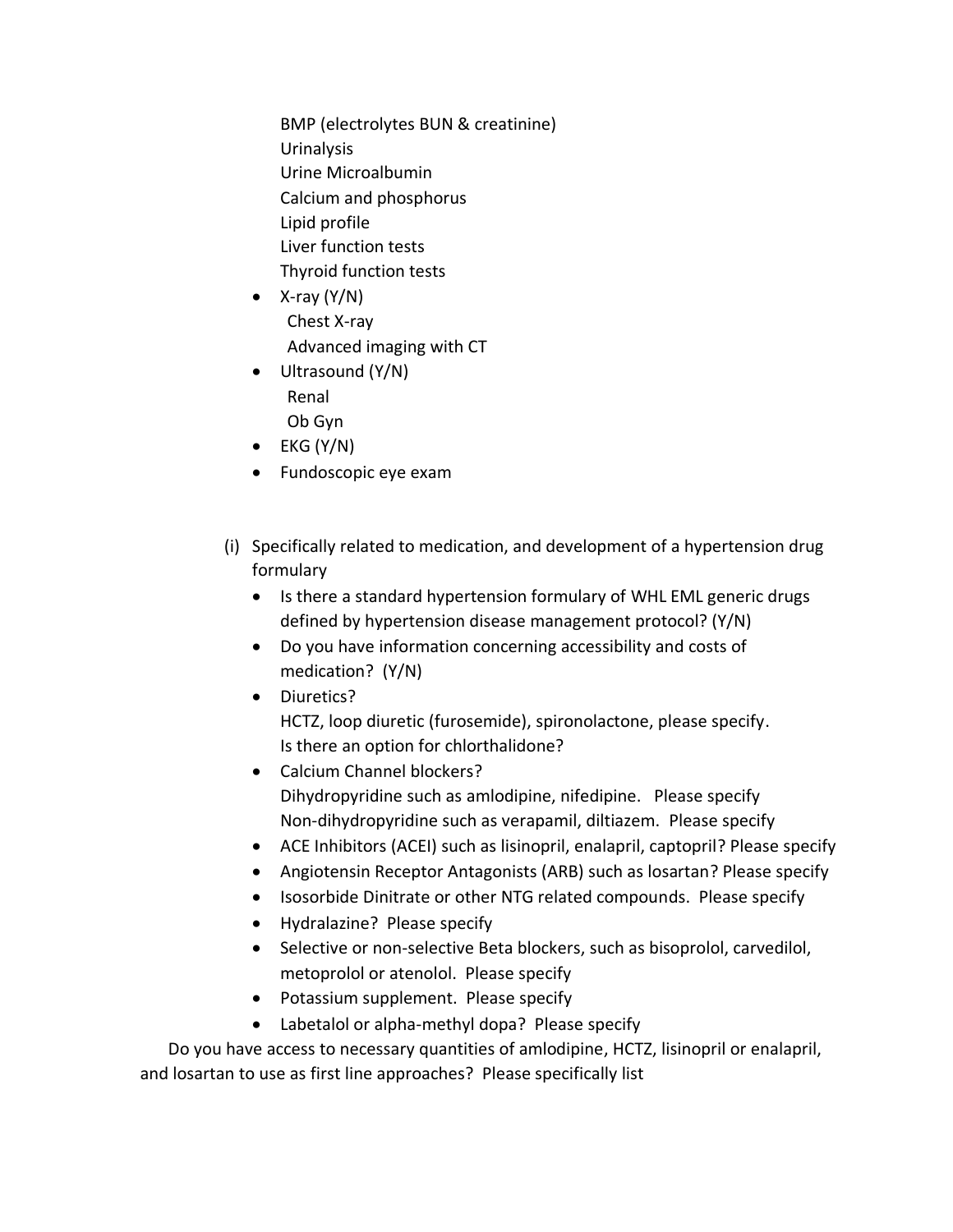Do you have access to single pill combination therapy? Including telmisartan, amlodipine, lisinopril, and HCTZ? Please specifically list

#### **6. How do you talk and communicate?**

Beyond verbal telecommunication and standard mail, what do you have for Information Communication Technology (ICT) available to use? (Y/N answers to each query)

- (a) Lap top or tablet computer
- (b) Smart phone
- (c) Basic email
- (d) Text messaging
- (e) YouTube video
- (f) Project management software (example SLACK or equivalent)
- (g) Spread sheet capability (EXCEL or equivalent)
- (h) Word process capability (WORD or equivalent)
- (i) Data base acquisition and analysis
- (j) Tele-medicine capability

#### **7. How would you like to communicate concerning hypertension activities?**

If it were to be available via a CIC/WHAG central site, would you be interested to participate specifically in the following activities? (Y/N answers to each query)

A single source repository of vetted hypertension resource information?

- (a) A simple package of information on what is necessary to support medical missions in an integrated hypertension approach
- (b) If a non-compulsory BP screening data base was made available, would you be interested in participation?
	- As part of WHL and ISH global screening with fixed date targets
	- As part of WHAG efforts to share information collectively with individual sites (data simple collected by age, sex/gender, weight and BP measure by site)
	- As a WHAG supported clinical data base for clinical management (requiring more sophisticated efforts at data security)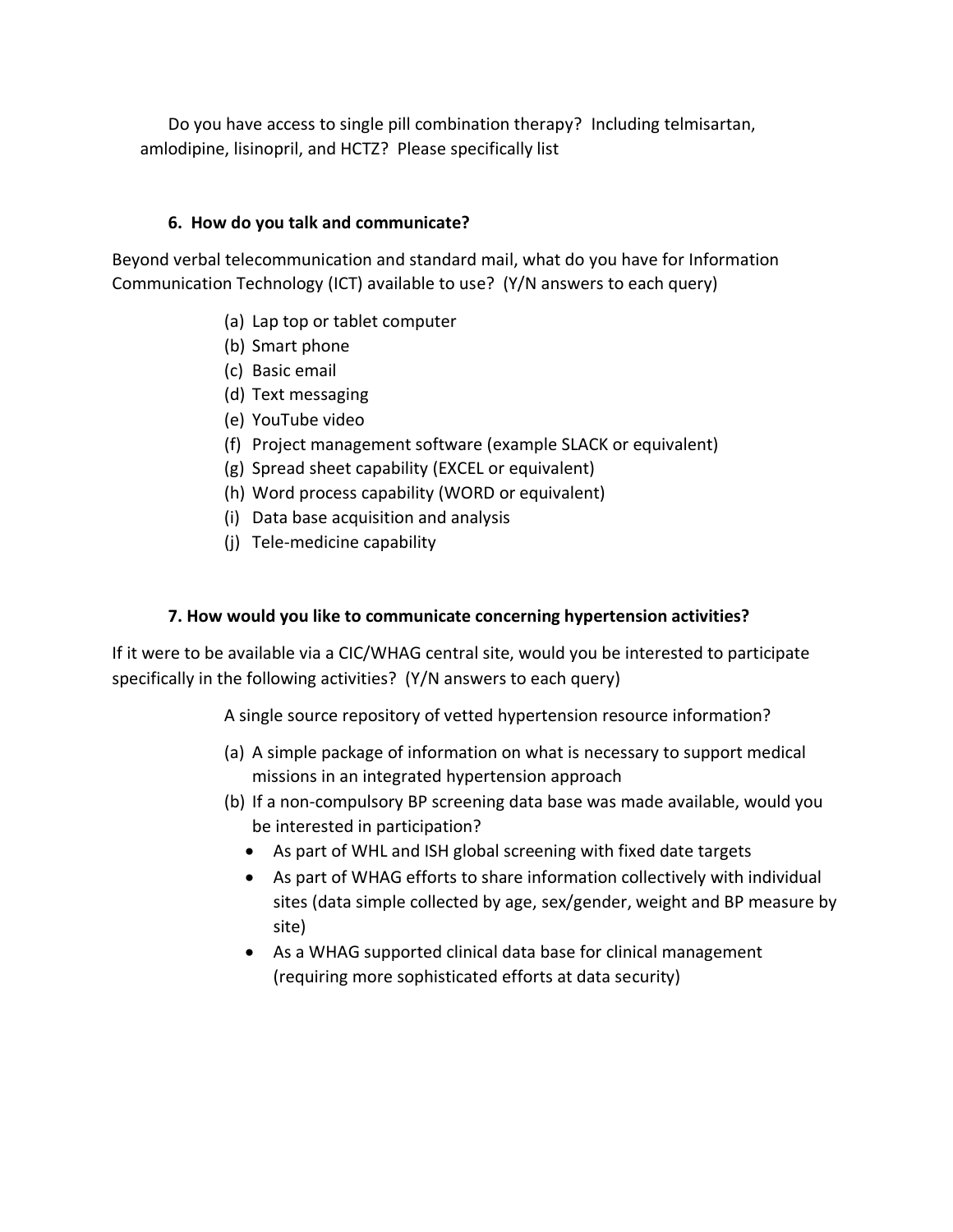#### **8. First steps: Needs assessment**

Do you have adequate data to base decision making on? (Y/N answers to each query)

- (a) Do you know prevalence and disease burden of hypertension in your country?
- (b) Do you have adequate BP screening data to calculate the hypertension disease burden for your community?
- (c) Do you have data broken down into five buckets to look at distribution of hypertension within your community?
- (d) Can you identify women of child bearing age, and who may be actively pregnant? Could you do outreach to screen for pre-eclampsia risk and initiate aspirin Rx?
- (e) Can you identify patients with HIV infection and ART therapy?

#### **9. Where do you go from here?**

As you analyze your position and available resources, would you consider your most appropriate entry level of hypertension services according to CIC/WHAG defined incremental programmatic steps to be: (Y/N answers to each query)

- (a) BP Screening activities and data collection in communities served
- (b) Public education on hypertension and cardiovascular risk
- (c) A free standing or mobile hypertension clinic
	- To include individual high-risk counseling and medical therapy
	- To include outreach to those with HIV
	- To include outreach to pregnant women
- (d) Anti-stroke Community Clinic
	- To include prior- and post-vention stroke risk education
	- To include family centered rehabilitation efforts
	- To include anticoagulation management for atrial fibrillation
	- To include antibiotic therapy penicillin injections for those with acute rheumatic fever and rheumatic heart disease
- (e) Cardiovascular Primary Care Clinic
	- Able to include diabetes management activities

#### **10. Where do you stand on tele-medicine?**

CIC/WHAG has opportunities to share a full range of developed telemedicine capabilities with appropriate partners as a powerful tool integrating services across the hypertension control spectrum. (Y/N to all queries)

• Would you be interested in participating?